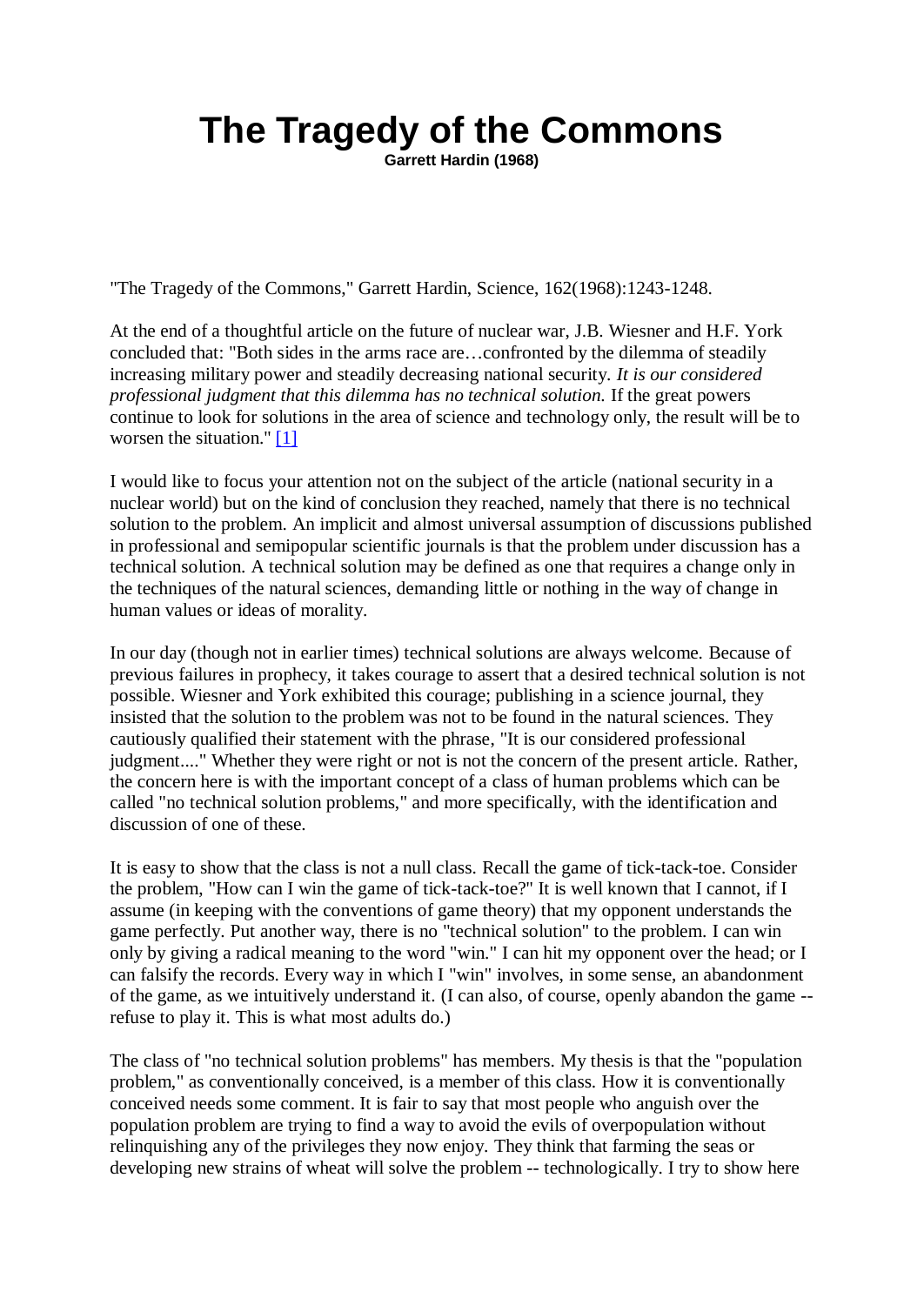that the solution they seek cannot be found. The population problem cannot be solved in a technical way, any more than can the problem of winning the game of tick-tack-toe.

## **What Shall We Maximize?**

Population, as Malthus said, naturally tends to grow "geometrically," or, as we would now say, exponentially. In a finite world this means that the per-capita share of the world's goods must decrease. Is ours a finite world?

A fair defense can be put forward for the view that the world is infinite or that we do not know that it is not. But, in terms of the practical problems that we must face in the next few generations with the foreseeable technology, it is clear that we will greatly increase human misery if we do not, during the immediate future, assume that the world available to the terrestrial human population is finite. "Space" is no escape. [2]

A finite world can support only a finite population; therefore, population growth must eventually equal zero. (The case of perpetual wide fluctuations above and below zero is a trivial variant that need not be discussed.) When this condition is met, what will be the situation of mankind? Specifically, can Bentham's goal of "the greatest good for the greatest number" be realized?

No -- for two reasons, each sufficient by itself. The first is a theoretical one. It is not mathematically possible to maximize for two (or more) variables at the same time. This was clearly stated by von Neumann and Morgenstern, [3] but the principle is implicit in the theory of partial differential equations, dating back at least to D'Alembert (1717-1783).

The second reason springs directly from biological facts. To live, any organism must have a source of energy (for example, food). This energy is utilized for two purposes: mere maintenance and work. For man maintenance of life requires about 1600 kilocalories a day ("maintenance calories"). Anything that he does over and above merely staying alive will be defined as work, and is supported by "work calories" which he takes in. Work calories are used not only for what we call work in common speech; they are also required for all forms of enjoyment, from swimming and automobile racing to playing music and writing poetry. If our goal is to maximize population it is obvious what we must do: We must make the work calories per person approach as close to zero as possible. No gourmet meals, no vacations, no sports, no music, no literature, no art…I think that everyone will grant, without argument or proof, that maximizing population does not maximize goods. Bentham's goal is impossible.

In reaching this conclusion I have made the usual assumption that it is the acquisition of energy that is the problem. The appearance of atomic energy has led some to question this assumption. However, given an infinite source of energy, population growth still produces an inescapable problem. The problem of the acquisition of energy is replaced by the problem of its dissipation, as J. H. Fremlin has so wittily shown. [4] The arithmetic signs in the analysis are, as it were, reversed; but Bentham's goal is unobtainable.

The optimum population is, then, less than the maximum. The difficulty of defining the optimum is enormous; so far as I know, no one has seriously tackled this problem. Reaching an acceptable and stable solution will surely require more than one generation of hard analytical work -- and much persuasion.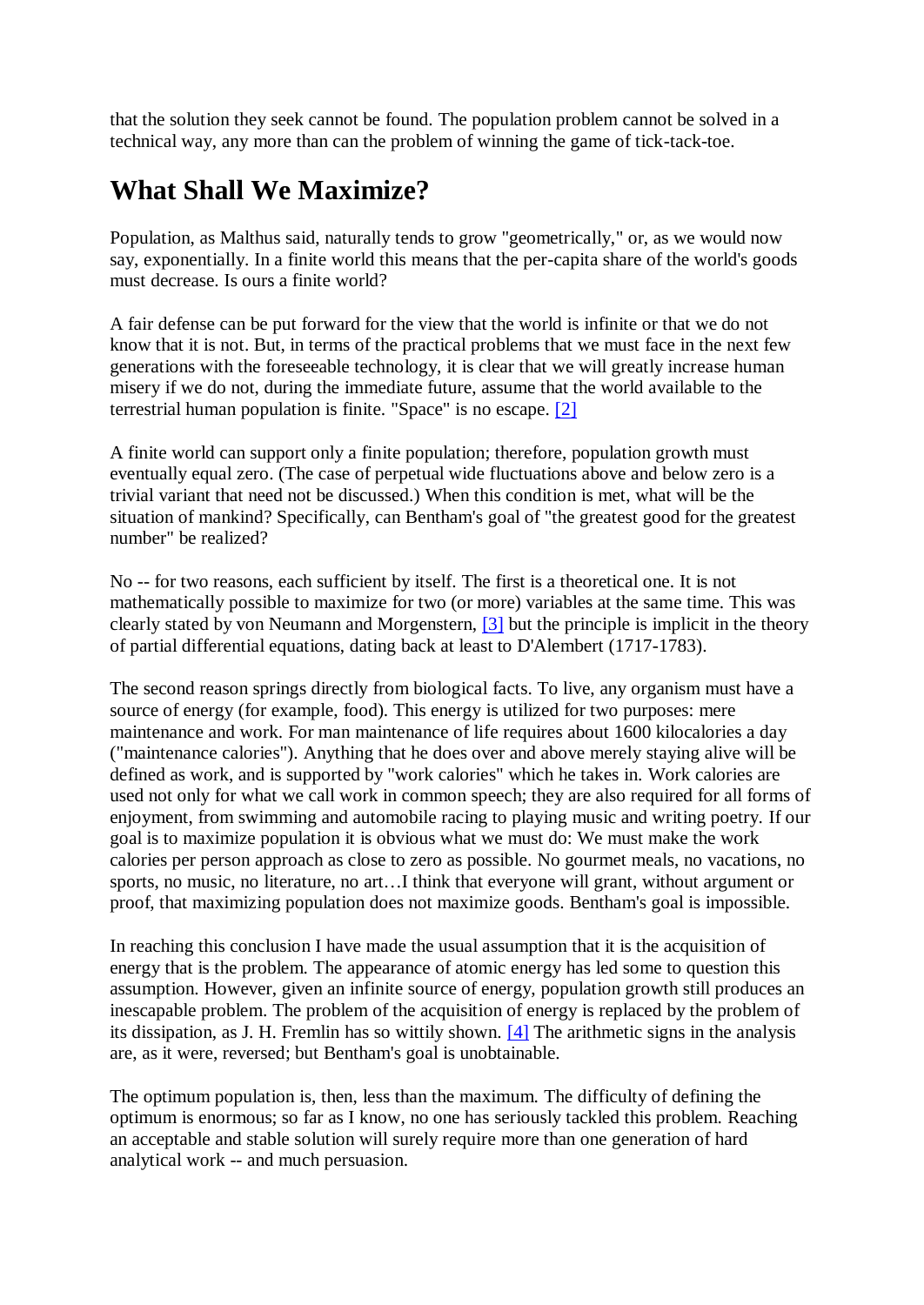We want the maximum good per person; but what is good? To one person it is wilderness, to another it is ski lodges for thousands. To one it is estuaries to nourish ducks for hunters to shoot; to another it is factory land. Comparing one good with another is, we usually say, impossible because goods are incommensurable. Incommensurables cannot be compared.

Theoretically this may be true; but in real life incommensurables *are* commensurable. Only a criterion of judgment and a system of weighting are needed. In nature the criterion is survival. Is it better for a species to be small and hideable, or large and powerful? Natural selection commensurates the incommensurables. The compromise achieved depends on a natural weighting of the values of the variables.

Man must imitate this process. There is no doubt that in fact he already does, but unconsciously. It is when the hidden decisions are made explicit that the arguments begin. The problem for the years ahead is to work out an acceptable theory of weighting. Synergistic effects, nonlinear variation, and difficulties in discounting the future make the intellectual problem difficult, but not (in principle) insoluble.

Has any cultural group solved this practical problem at the present time, even on an intuitive level? One simple fact proves that none has: there is no prosperous population in the world today that has, and has had for some time, a growth rate of zero. Any people that has intuitively identified its optimum point will soon reach it, after which its growth rate becomes and remains zero.

Of course, a positive growth rate might be taken as evidence that a population is below its optimum. However, by any reasonable standards, the most rapidly growing populations on earth today are (in general) the most miserable. This association (which need not be invariable) casts doubt on the optimistic assumption that the positive growth rate of a population is evidence that it has yet to reach its optimum.

We can make little progress in working toward optimum population size until we explicitly exorcise the spirit of Adam Smith in the field of practical demography. In economic affairs, *The Wealth of Nations* (1776) popularized the "invisible hand," the idea that an individual who "intends only his own gain," is, as it were, "led by an invisible hand to promote…the public interest." [5] Adam Smith did not assert that this was invariably true, and perhaps neither did any of his followers. But he contributed to a dominant tendency of thought that has ever since interfered with positive action based on rational analysis, namely, the tendency to assume that decisions reached individually will, in fact, be the best decisions for an entire society. If this assumption is correct it justifies the continuance of our present policy of *laissez faire* in reproduction. If it is correct we can assume that men will control their individual fecundity so as to produce the optimum population. If the assumption is not correct, we need to reexamine our individual freedoms to see which ones are defensible.

# **Tragedy of Freedom in a Commons**

The rebuttal to the invisible hand in population control is to be found in a scenario first sketched in a little-known Pamphlet in 1833 by a mathematical amateur named William Forster Lloyd (1794-1852). [6] We may well call it "the tragedy of the commons," using the word "tragedy" as the philosopher Whitehead used it [7]: "The essence of dramatic tragedy is not unhappiness. It resides in the solemnity of the remorseless working of things." He then goes on to say, "This inevitableness of destiny can only be illustrated in terms of human life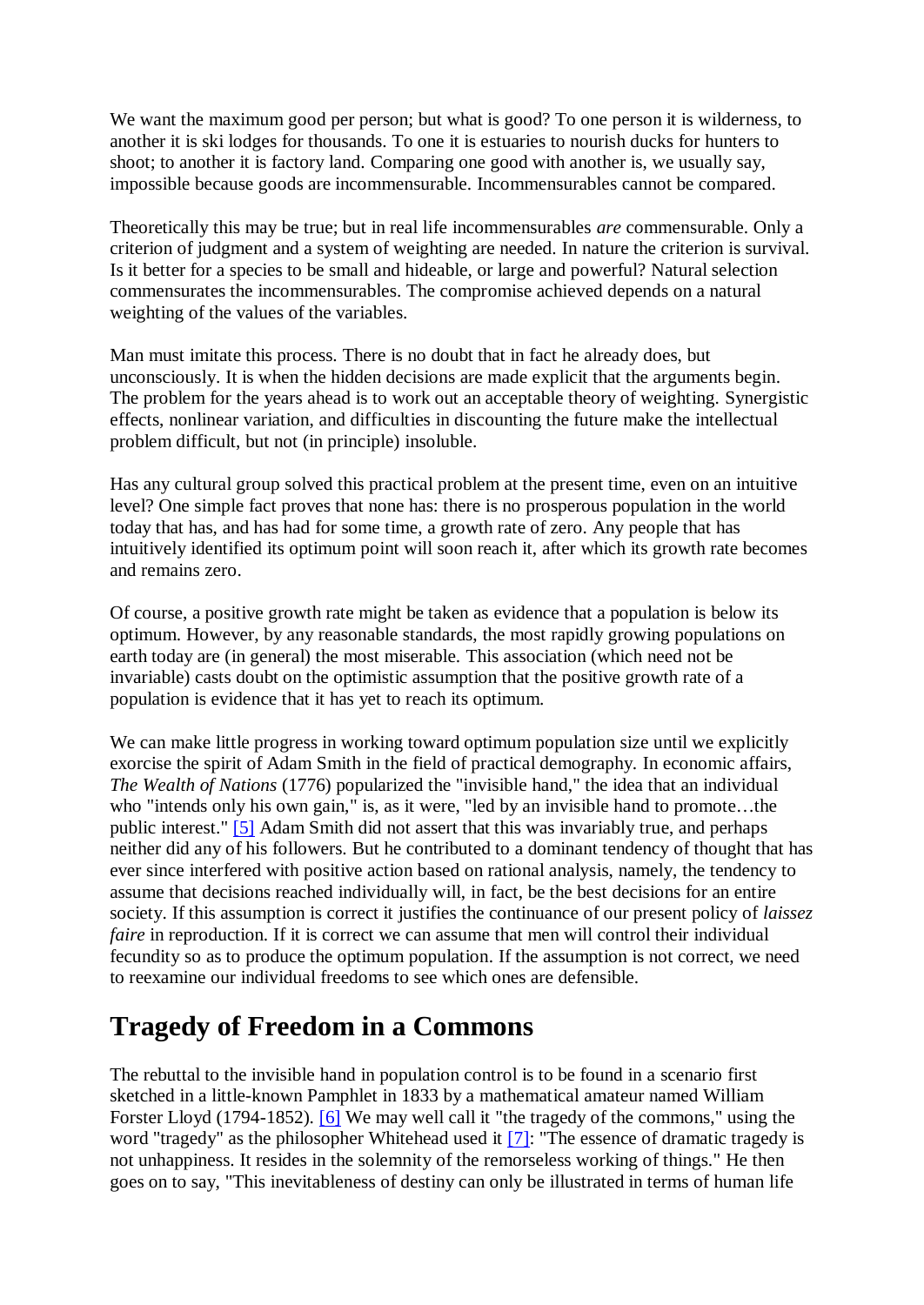by incidents which in fact involve unhappiness. For it is only by them that the futility of escape can be made evident in the drama."

The tragedy of the commons develops in this way. Picture a pasture open to all. It is to be expected that each herdsman will try to keep as many cattle as possible on the commons. Such an arrangement may work reasonably satisfactorily for centuries because tribal wars, poaching, and disease keep the numbers of both man and beast well below the carrying capacity of the land. Finally, however, comes the day of reckoning, that is, the day when the long-desired goal of social stability becomes a reality. At this point, the inherent logic of the commons remorselessly generates tragedy.

As a rational being, each herdsman seeks to maximize his gain. Explicitly or implicitly, more or less consciously, he asks, "What is the utility *to me* of adding one more animal to my herd?" This utility has one negative and one positive component.

1. The positive component is a function of the increment of one animal. Since the herdsman receives all the proceeds from the sale of the additional animal, the positive utility is nearly  $+$ 1.

2. The negative component is a function of the additional overgrazing created by one more animal. Since, however, the effects of overgrazing are shared by all the herdsmen, the negative utility for any particular decisionmaking herdsman is only a fraction of - 1.

Adding together the component partial utilities, the rational herdsman concludes that the only sensible course for him to pursue is to add another animal to his herd. And another.... But this is the conclusion reached by each and every rational herdsman sharing a commons. Therein is the tragedy. Each man is locked into a system that compels him to increase his herd without limit -- in a world that is limited. Ruin is the destination toward which all men rush, each pursuing his own best interest in a society that believes in the freedom of the commons. Freedom in a commons brings ruin to all.

Some would say that this is a platitude. Would that it were! In a sense, it was learned thousands of years ago, but natural selection favors the forces of psychological denial. [8] The individual benefits as an individual from his ability to deny the truth even though society as a whole, of which he is a part, suffers. Education can counteract the natural tendency to do the wrong thing, but the inexorable succession of generations requires that the basis for this knowledge be constantly refreshed.

A simple incident that occurred a few years ago in Leominster, Massachusetts shows how perishable the knowledge is. During the Christmas shopping season the parking meters downtown were covered with plastic bags that bore tags reading: "Do not open until after Christmas. Free parking courtesy of the mayor and city council." In other words, facing the prospect of an increased demand for already scarce space, the city fathers reinstituted the system of the commons. (Cynically, we suspect that they gained more votes than they lost by this retrogressive act.)

In an approximate way, the logic of the commons has been understood for a long time, perhaps since the discovery of agriculture or the invention of private property in real estate. But it is understood mostly only in special cases which are not sufficiently generalized. Even at this late date, cattlemen leasing national land on the Western ranges demonstrate no more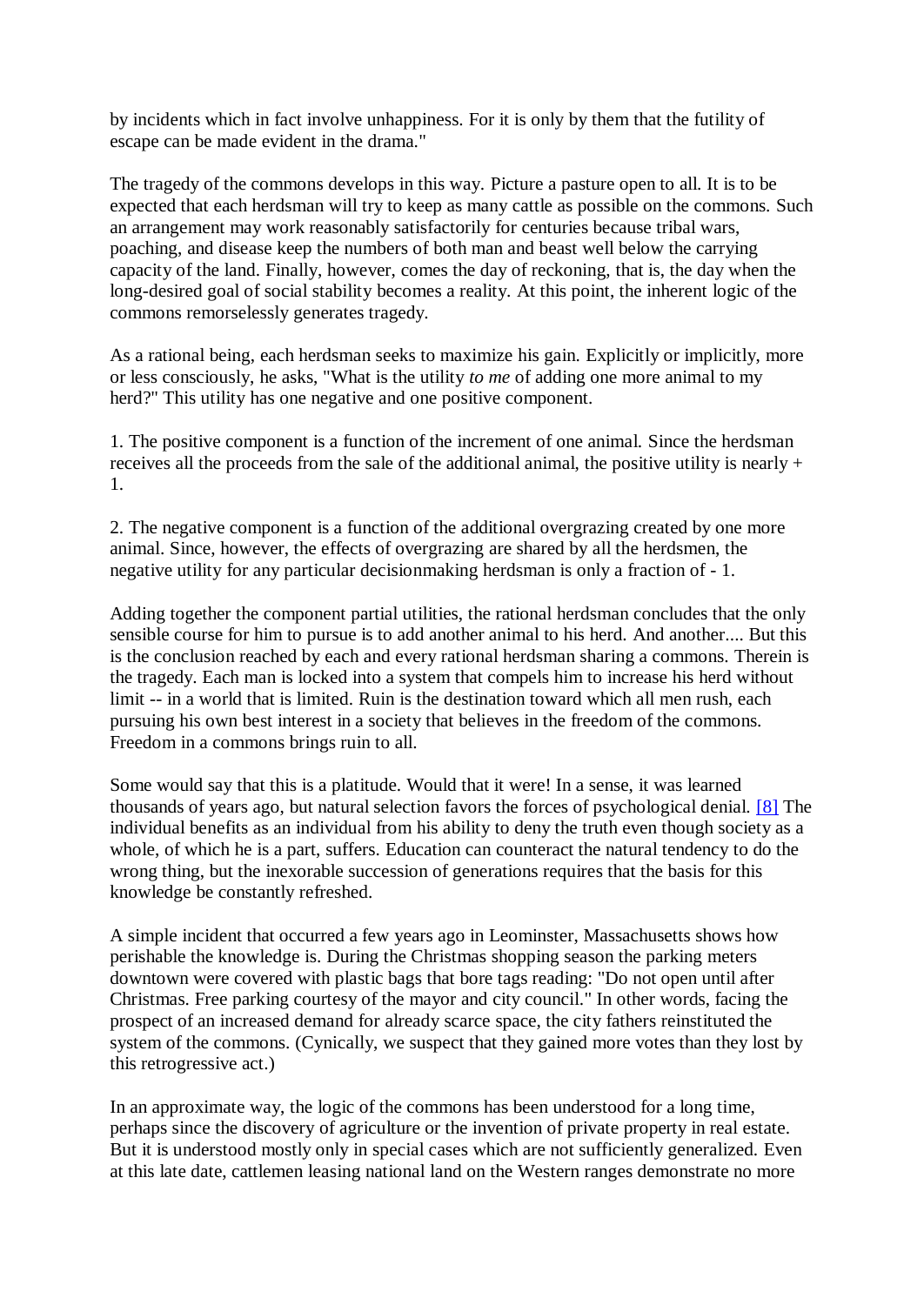than an ambivalent understanding, in constantly pressuring federal authorities to increase the head count to the point where overgrazing produces erosion and weed-dominance. Likewise, the oceans of the world continue to suffer from the survival of the philosophy of the commons. Maritime nations still respond automatically to the shibboleth of the "freedom of the seas." Professing to believe in the "inexhaustible resources of the oceans," they bring species after species of fish and whales closer to extinction. [9]

The National Parks present another instance of the working out of the tragedy of the commons. At present, they are open to all, without limit. The parks themselves are limited in extent -- there is only one Yosemite Valley -- whereas population seems to grow without limit. The values that visitors seek in the parks are steadily eroded. Plainly, we must soon cease to treat the parks as commons or they will be of no value to anyone.

What shall we do? We have several options. We might sell them off as private property. We might keep them as public property, but allocate the right to enter them. The allocation might be on the basis of wealth, by the use of an auction system. It might be on the basis of merit, as defined by some agreedupon standards. It might be by lottery. Or it might be on a first-come, first-served basis, administered to long queues. These, I think, are all objectionable. But we must choose -- or acquiesce in the destruction of the commons that we call our National Parks.

# **Pollution**

In a reverse way, the tragedy of the commons reappears in problems of pollution. Here it is not a question of taking something out of the commons, but of putting something in - sewage, or chemical, radioactive, and heat wastes into water; noxious and dangerous fumes into the air; and distracting and unpleasant advertising signs into the line of sight. The calculations of utility are much the same as before. The rational man finds that his share of the cost of the wastes he discharges into the commons is less than the cost of purifying his wastes before releasing them. Since this is true for everyone, we are locked into a system of "fouling our own nest," so long as we behave only as independent, rational, free enterprisers.

The tragedy of the commons as a food basket is averted by private property, or something formally like it. But the air and waters surrounding us cannot readily be fenced, and so the tragedy of the commons as a cesspool must be prevented by different means, by coercive laws or taxing devices that make it cheaper for the polluter to treat his pollutants than to discharge them untreated. We have not progressed as far with the solution of this problem as we have with the first. Indeed, our particular concept of private property, which deters us from exhausting the positive resources of the earth, favors pollution. The owner of a factory on the bank of a stream -- whose property extends to the middle of the stream -- often has difficulty seeing why it is not his natural right to muddy the waters flowing past his door. The law, always behind the times, requires elaborate stitching and fitting to adapt it to this newly perceived aspect of the commons.

The pollution problem is a consequence of population. It did not much matter how a lonely American frontiersman disposed of his waste. "Flowing water purifies itself every ten miles," my grandfather used to say, and the myth was near enough to the truth when he was a boy, for there were not too many people. But as population became denser, the natural chemical and biological recycling processes became overloaded, calling for a redefinition of property rights.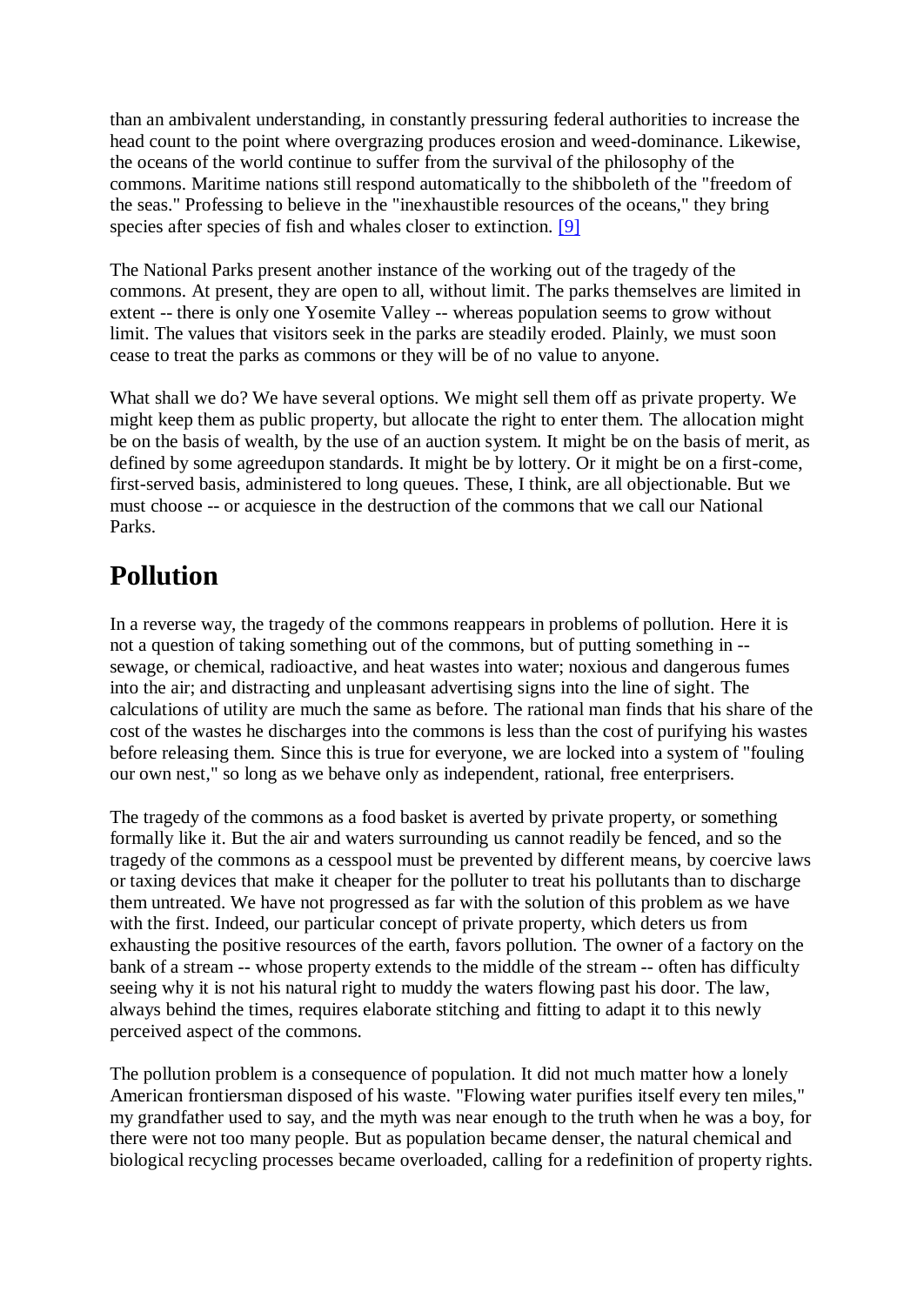### **How to Legislate Temperance?**

Analysis of the pollution problem as a function of population density uncovers a not generally recognized principle of morality, namely: *the morality of an act is a function of the state of the system at the time it is performed.* [10] Using the commons as a cesspool does not harm the general public under frontier conditions, because there is no public; the same behavior in a metropolis is unbearable. A hundred and fifty years ago a plainsman could kill an American bison, cut out only the tongue for his dinner, and discard the rest of the animal. He was not in any important sense being wasteful. Today, with only a few thousand bison left, we would be appalled at such behavior.

In passing, it is worth noting that the morality of an act cannot be determined from a photograph. One does not know whether a man killing an elephant or setting fire to the grassland is harming others until one knows the total system in which his act appears. "One picture is worth a thousand words," said an ancient Chinese; but it may take ten thousand words to validate it. It is as tempting to ecologists as it is to reformers in general to try to persuade others by way of the photographic shortcut. But the essence of an argument cannot be photographed: it must be presented rationally -- in words.

That morality is system-sensitive escaped the attention of most codifiers of ethics in the past. "Thou shalt not…" is the form of traditional ethical directives which make no allowance for particular circumstances. The laws of our society follow the pattern of ancient ethics, and therefore are poorly suited to governing a complex, crowded, changeable world. Our epicyclic solution is to augment statutory law with administrative law. Since it is practically impossible to spell out all the conditions under which it is safe to burn trash in the back yard or to run an automobile without smogcontrol, by law we delegate the details to bureaus. The result is administrative law, which is rightly feared for an ancient reason -- *Quis custodies ipsos custodes?* --Who shall watch the watchers themselves? John Adams said that we must have a "government of laws and not men." Bureau administrators, trying to evaluate the morality of acts in the total system, are singularly liable to corruption, producing a government by men, not laws.

Prohibition is easy to legislate (though not necessarily to enforce); but how do we legislate temperance? Experience indicates that it can be accomplished best through the mediation of administrative law. We limit possibilities unnecessarily if we suppose that the sentiment of *Quis custodiet* denies us the use of administrative law. We should rather retain the phrase as a perpetual reminder of fearful dangers we cannot avoid. The great challenge facing us now is to invent the corrective feedbacks that are needed to keep custodians honest. We must find ways to legitimate the needed authority of both the custodians and the corrective feedbacks.

### **Freedom to Breed Is Intolerable**

The tragedy of the commons is involved in population problems in another way. In a world governed solely by the principle of "dog eat dog" --if indeed there ever was such a world- how many children a family had would not be a matter of public concern. Parents who bred too exuberantly would leave fewer descendants, not more, because they would be unable to care adequately for their children. David Lack and others have found that such a negative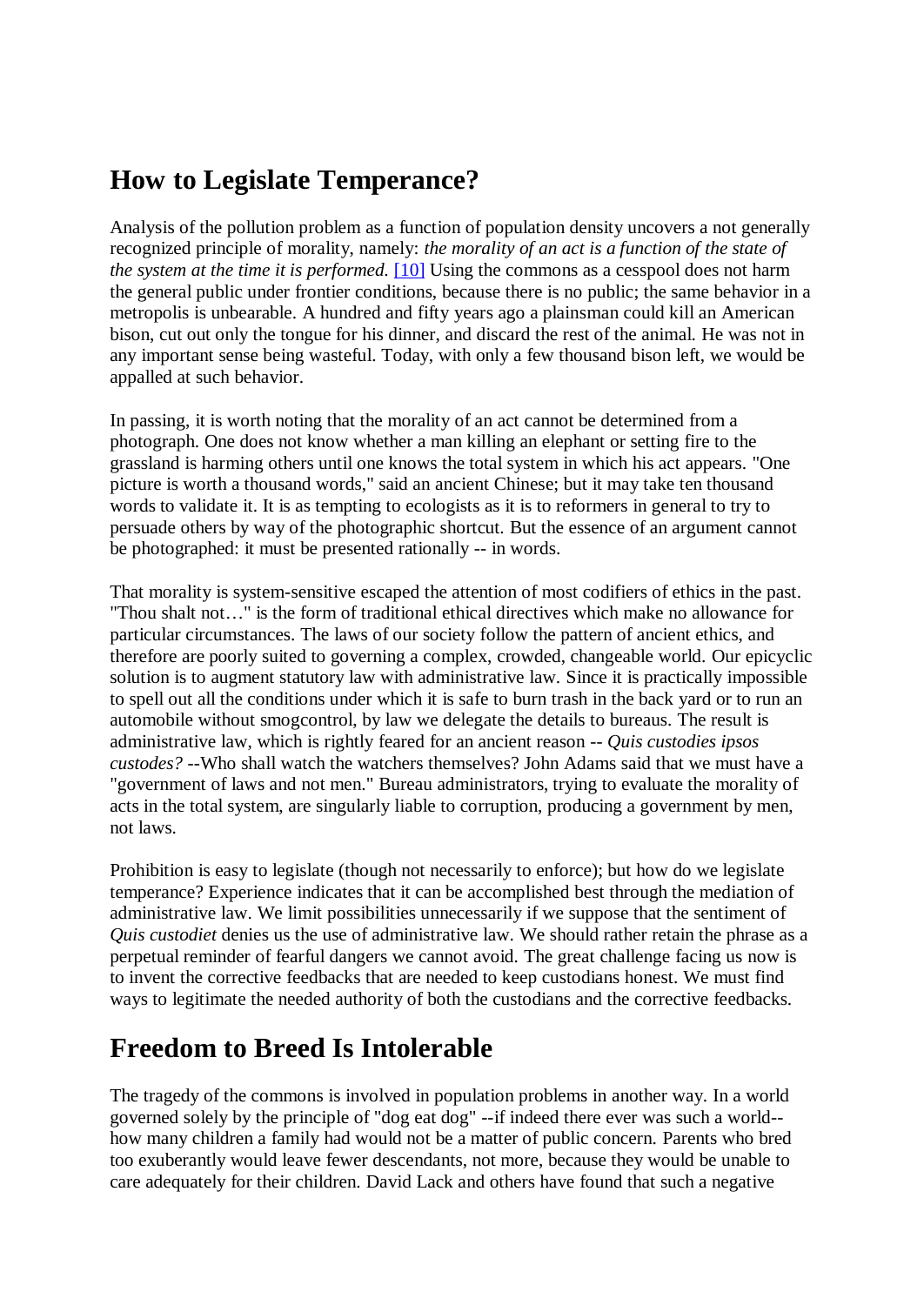feedback demonstrably controls the fecundity of birds. [11] But men are not birds, and have not acted like them for millenniums, at least.

*If* each human family were dependent only on its own resources; *if* the children of improvident parents starved to death; *if* thus, over breeding brought its own "punishment" to the germ line -- *then* there would be no public interest in controlling the breeding of families. But our society is deeply committed to the welfare state, [12] and hence is confronted with another aspect of the tragedy of the commons.

In a welfare state, how shall we deal with the family, the religion, the race, or the class (or indeed any distinguishable and cohesive group) that adopts over breeding as a policy to secure its own aggrandizement? [13] To couple the concept of freedom to breed with the belief that everyone born has an equal right to the commons is to lock the world into a tragic course of action.

Unfortunately this is just the course of action that is being pursued by the United Nations. In late 1967, some thirty nations agreed to the following: "The Universal Declaration of Human Rights describes the family as the natural and fundamental unit of society. It follows that any choice and decision with regard to the size of the family must irrevocably rest with the family itself, and cannot be made by anyone else.'' [14]

It is painful to have to deny categorically the validity of this right; denying it, one feels as uncomfortable as a resident of Salem, Massachusetts, who denied the reality of witches in the seventeenth century. At the present time, in liberal quarters, something like a taboo acts to inhibit criticism of the United Nations. There is a feeling that the United Nations is "our last and best hope," that we shouldn't find fault with it; we shouldn't play into the hands of the archconservatives. However, let us not forget what Robert Louis Stevenson said: "The truth that is suppressed by friends is the readiest weapon of the enemy." If we love the truth we must openly deny the validity of the Universal Declaration of Human Rights, even though it is promoted by the United Nations. We should also join with Kingsley Davis [15] in attempting to get Planned Parenthood-World Population to see the error of its ways in embracing the same tragic ideal.

### **Conscience Is Self-Eliminating**

It is a mistake to think that we can control the breeding of mankind in the long run by an appeal to conscience. Charles Galton Darwin made this point when he spoke on the centennial of the publication of his grandfather's great book. The argument is straightforward and Darwinian.

People vary. Confronted with appeals to limit breeding, some people will undoubtedly respond to the plea more than others. Those who have more children will produce a larger fraction of the next generation than those with more susceptible consciences. The differences will be accentuated, generation by generation.

In C. G. Darwin's words: "It may well be that it would take hundreds of generations for the progenitive instinct to develop in this way, but if it should do so, nature would have taken her revenge, and the variety *Homo contracipiens* would become extinct and would be replaced by the variety *Homo progenitivus.* [16]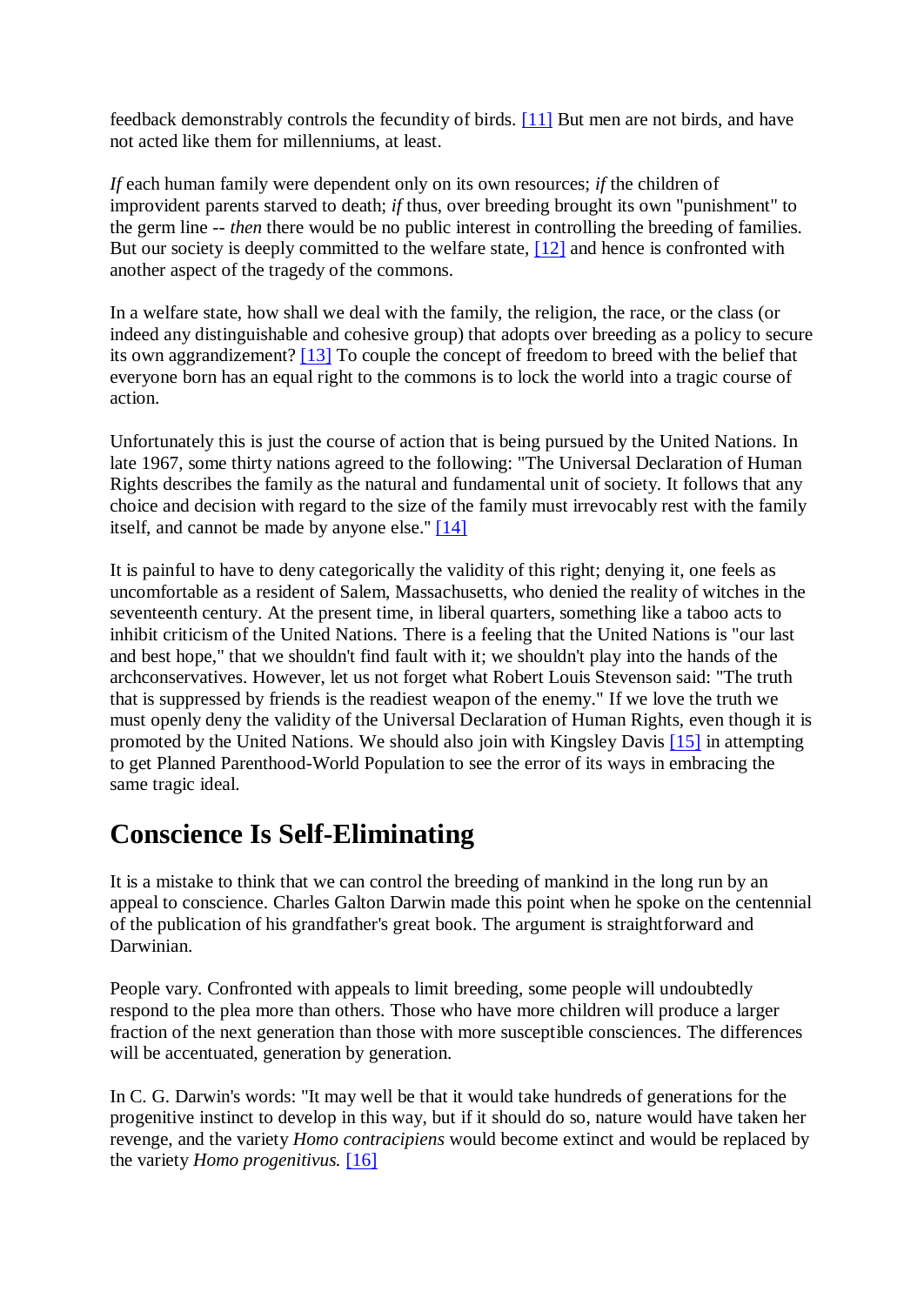The argument assumes that conscience or the desire for children (no matter which) is hereditary-but hereditary only in the most general formal sense. The result will be the same whether the attitude is transmitted through germ cells, or exosomatically, to use A. J. Lotka's term. (If one denies the latter possibility as well as the former, then what's the point of education?) The argument has here been stated in the context of the population problem, but it applies equally well to any instance in which society appeals to an individual exploiting a commons to restrain himself for the general good -- by means of his conscience. To make such an appeal is to set up a selective system that works toward the elimination of conscience from the race.

### **Pathogenic Effects of Conscience**

The long-term disadvantage of an appeal to conscience should be enough to condemn it; but it has serious short-term disadvantages as well. If we ask a man who is exploiting a commons to desist "in the name of conscience," what are we saying to him? What does he hear? -- not only at the moment but also in the wee small hours of the night when, half asleep, he remembers not merely the words we used but also the nonverbal communication cues we gave him unawares? Sooner or later, consciously or subconsciously, he senses that he has received two communications, and that they are contradictory: 1. (intended communication) "If you don't do as we ask, we will openly condemn you for not acting like a responsible citizen"; 2. (the unintended communication) "If you *do* behave as we ask, we will secretly condemn you for a simpleton who can be shamed into standing aside while the rest of us exploit the commons."

Every man then is caught in what Bateson has called a "double bind." Bateson and his coworkers have made a plausible case for viewing the double bind as an important causative factor in the genesis of schizophrenia.  $[17]$  The double bind may not always be so damaging, but it always endangers the mental health of anyone to whom it is applied. "A bad conscience," said Nietzsche, "is a kind of illness."

To conjure up a conscience in others is tempting to anyone who wishes to extend his control beyond the legal limits. Leaders at the highest level succumb to this temptation. Has any president during the past generation failed to call on labor unions to moderate voluntarily their demands for higher wages, or to steel companies to honor voluntary guidelines on prices? I can recall none. The rhetoric used on such occasions is designed to produce feelings of guilt in noncooperators.

For centuries it was assumed without proof that guilt was a valuable, perhaps even an indispensable, ingredient of the civilized life. Now, in this post-Freudian world, we doubt it.

Paul Goodman speaks from the modern point of view when he says: "No good has ever come from feeling guilty, neither intelligence, policy, nor compassion. The guilty do not pay attention to the object but only to themselves, and not even to their own interests, which might make sense, but to their anxieties." [18]

One does not have to be a professional psychiatrist to see the consequences of anxiety. We in the Western world are just emerging from a dreadful two centuries-long Dark Ages of Eros that was sustained partly by prohibition laws, but perhaps more effectively by the anxietygenerating mechanisms of education. Alex Comfort has told the story well in *The Anxiety Makers*; [19] it is not a pretty one.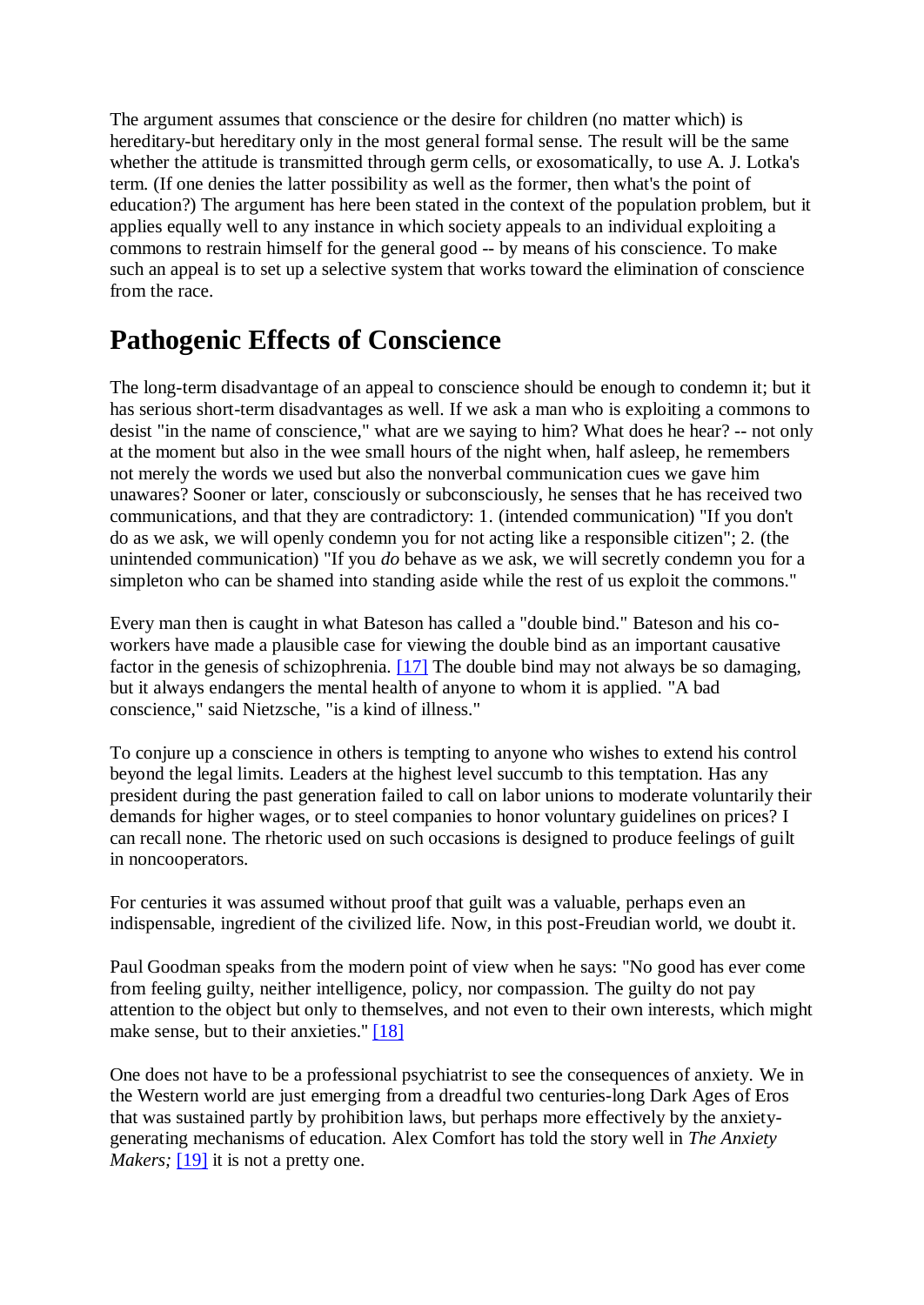Since proof is difficult, we may even concede that the results of anxiety may sometimes, from certain points of view, be desirable. The larger question we should ask is whether, as a matter of policy, we should ever encourage the use of a technique the tendency (if not the intention) of which is psychologically pathogenic. We hear much talk these days of responsible parenthood; the coupled words are incorporated into the titles of some organizations devoted to birth control. Some people have proposed massive propaganda campaigns to instill responsibility into the nation's (or the world's) breeders. But what is the meaning of the word conscience? When we use the word responsibility in the absence of substantial sanctions are we not trying to browbeat a free man in a commons into acting against his own interest? Responsibility is a verbal counterfeit for a substantial quid pro quo. It is an attempt to get something for nothing.

If the word responsibility is to be used at all, I suggest that it be in the sense Charles Frankel uses it. [20] "Responsibility," says this philosopher, "is the product of definite social arrangements." Notice that Frankel calls for social arrangements -- not propaganda.

# **Mutual Coercion Mutually Agreed Upon**

The social arrangements that produce responsibility are arrangements that create coercion, of some sort. Consider bank robbing. The man who takes money from a bank acts as if the bank were a commons. How do we prevent such action? Certainly not by trying to control his behavior solely by a verbal appeal to his sense of responsibility. Rather than rely on propaganda we follow Frankel's lead and insist that a bank is not a commons; we seek the definite social arrangements that will keep it from becoming a commons. That we thereby infringe on the freedom of would-be robbers we neither deny nor regret.

The morality of bank robbing is particularly easy to understand because we accept complete prohibition of this activity. We are willing to say "Thou shalt not rob banks," without providing for exceptions. But temperance also can be created by coercion. Taxing is a good coercive device. To keep downtown shoppers temperate in their use of parking space we introduce parking meters for short periods, and traffic fines for longer ones. We need not actually forbid a citizen to park as long as he wants to; we need merely make it increasingly expensive for him to do so. Not prohibition, but carefully biased options are what we offer him. A Madison Avenue man might call this persuasion; I prefer the greater candor of the word coercion.

Coercion is a dirty word to most liberals now, but it need not forever be so. As with the fourletter words, its dirtiness can be cleansed away by exposure to the light, by saying it over and over without apology or embarrassment. To many, the word coercion implies arbitrary decisions of distant and irresponsible bureaucrats; but this is not a necessary part of its meaning. The only kind of coercion I recommend is mutual coercion, mutually agreed upon by the majority of the people affected.

To say that we mutually agree to coercion is not to say that we are required to enjoy it, or even to pretend we enjoy it. Who enjoys taxes? We all grumble about them. But we accept compulsory taxes because we recognize that voluntary taxes would favor the conscienceless. We institute and (grumblingly) support taxes and other coercive devices to escape the horror of the commons.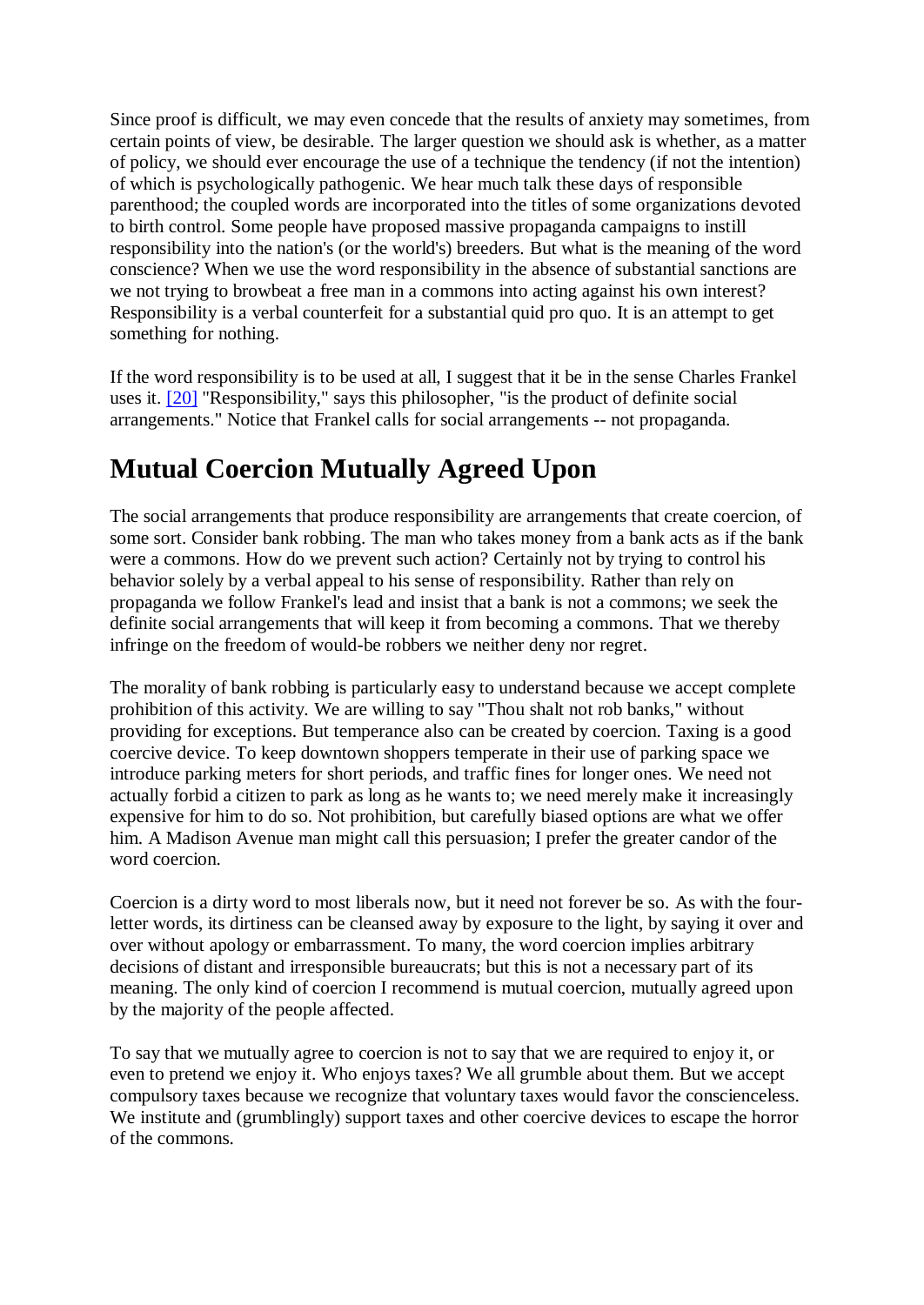An alternative to the commons need not be perfectly just to be preferable. With real estate and other material goods, the alternative we have chosen is the institution of private property coupled with legal inheritance. Is this system perfectly just? As a genetically trained biologist I deny that it is. It seems to me that, if there are to be differences in individual inheritance, legal possession should be perfectly correlated with biological inheritance-that those who are biologically more fit to be the custodians of property and power should legally inherit more. But genetic recombination continually makes a mockery of the doctrine of "like father, like son" implicit in our laws of legal inheritance. An idiot can inherit millions, and a trust fund can keep his estate intact. We must admit that our legal system of private property plus inheritance is unjust -- but we put up with it because we are not convinced, at the moment, that anyone has invented a better system. The alternative of the commons is too horrifying to contemplate. Injustice is preferable to total ruin.

It is one of the peculiarities of the warfare between reform and the status quo that it is thoughtlessly governed by a double standard. Whenever a reform measure is proposed it is often defeated when its opponents triumphantly discover a flaw in it. As Kingsley Davis has pointed out, [21] worshipers of the status quo sometimes imply that no reform is possible without unanimous agreement, an implication contrary to historical fact. As nearly as I can make out, automatic rejection of proposed reforms is based on one of two unconscious assumptions: (1) that the status quo is perfect; or (2) that the choice we face is between reform and no action; if the proposed reform is imperfect, we presumably should take no action at all, while we wait for a perfect proposal.

But we can never do nothing. That which we have done for thousands of years is also action. It also produces evils. Once we are aware that the status quo is action, we can then compare its discoverable advantages and disadvantages with the predicted advantages and disadvantages of the proposed reform, discounting as best we can for our lack of experience. On the basis of such a comparison, we can make a rational decision which will not involve the unworkable assumption that only perfect systems are tolerable.

### **Recognition of Necessity**

Perhaps the simplest summary of this analysis of man's population problems is this: the commons, if justifiable at all, is justifiable only under conditions of low-population density. As the human population has increased, the commons has had to be abandoned in one aspect after another.

First we abandoned the commons in food gathering, enclosing farm land and restricting pastures and hunting and fishing areas. These restrictions are still not complete throughout the world.

Somewhat later we saw that the commons as a place for waste disposal would also have to be abandoned. Restrictions on the disposal of domestic sewage are widely accepted in the Western world; we are still struggling to close the commons to pollution by automobiles, factories, insecticide sprayers, fertilizing operations, and atomic energy installations.

In a still more embryonic state is our recognition of the evils of the commons in matters of pleasure. There is almost no restriction on the propagation of sound waves in the public medium. The shopping public is assaulted with mindless music, without its consent. Our government has paid out billions of dollars to create a supersonic transport which would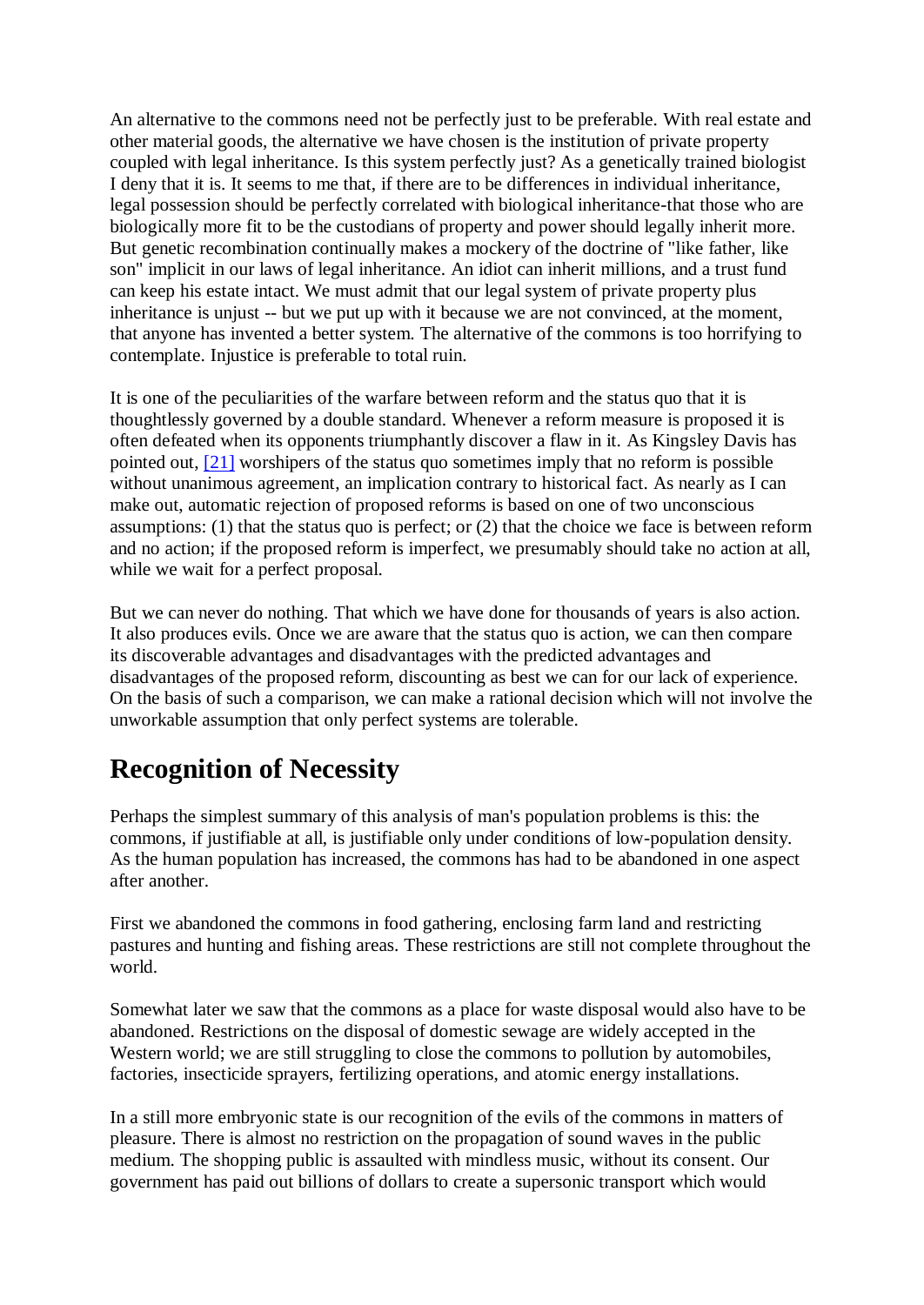disturb 50,000 people for every one person whisked from coast to coast 3 hours faster. Advertisers muddy the airwaves of radio and television and pollute the view of travelers. We are a long way from outlawing the commons in matters of pleasure. Is this because our Puritan inheritance makes us view pleasure as something of a sin, and pain (that is, the pollution of advertising) as the sign of virtue?

Every new enclosure of the commons involves the infringement of somebody's personal liberty. Infringements made in the distant past are accepted because no contemporary complains of a loss. It is the newly proposed infringements that we vigorously oppose; cries of "rights" and "freedom" fill the air. But what does "freedom" mean? When men mutually agreed to pass laws against robbing, mankind became more free, not less so. Individuals locked into the logic of the commons are free only to bring on universal ruin; once they see the necessity of mutual coercion, they become free to pursue other goals. I believe it was Hegel who said, "Freedom is the recognition of necessity."

The most important aspect of necessity that we must now recognize, is the necessity of abandoning the commons in breeding. No technical solution can rescue us from the misery of overpopulation. Freedom to breed will bring ruin to all. At the moment, to avoid hard decisions many of us are tempted to propagandize for conscience and responsible parenthood. The temptation must be resisted, because an appeal to independently acting consciences selects for the disappearance of all conscience in the long run, and an increase in anxiety in the short.

The only way we can preserve and nurture other and more precious freedoms is by relinquishing the freedom to breed, and that very soon. "Freedom is the recognition of necessity" -- and it is the role of education to reveal to all the necessity of abandoning the freedom to breed. Only so, can we put an end to this aspect of the tragedy of the commons.

**Notes** 

1. J. B. Wiesner and H. F. York, *Scientific American* 211 (No. 4), 27 (1964).

2. G. Hardin, *Journal of Heredity* 50, 68 (1959), S. von Hoernor, Science 137, 18, (1962).

3. J. von Neumann and O. Morgenstern, *Theory of Games and Economic Behavior* (Princeton University Press, Princeton, N.J., 1947), p. 11.

4. J. H. Fremlin, *New Scientist,* No. 415 (1964), p. 285.

5. A. Smith, *The Wealth of Nations* (Modern Library, New York, 1937), p. 423.

6. W. F. Lloyd, *Two Lectures on the Checks to Population* (Oxford University Press, Oxford, England, 1833).

7. A. N. Whitehead, *Science and the Modern World* (Mentor, New York, 1948), p. 17.

8. G. Hardin, Ed., *Population, Evolution, and Birth Control* (Freeman, San Francisco, 1964), p. 56.

9. S. McVay, *Scientific American* 216 (No. 8), 13 (1966).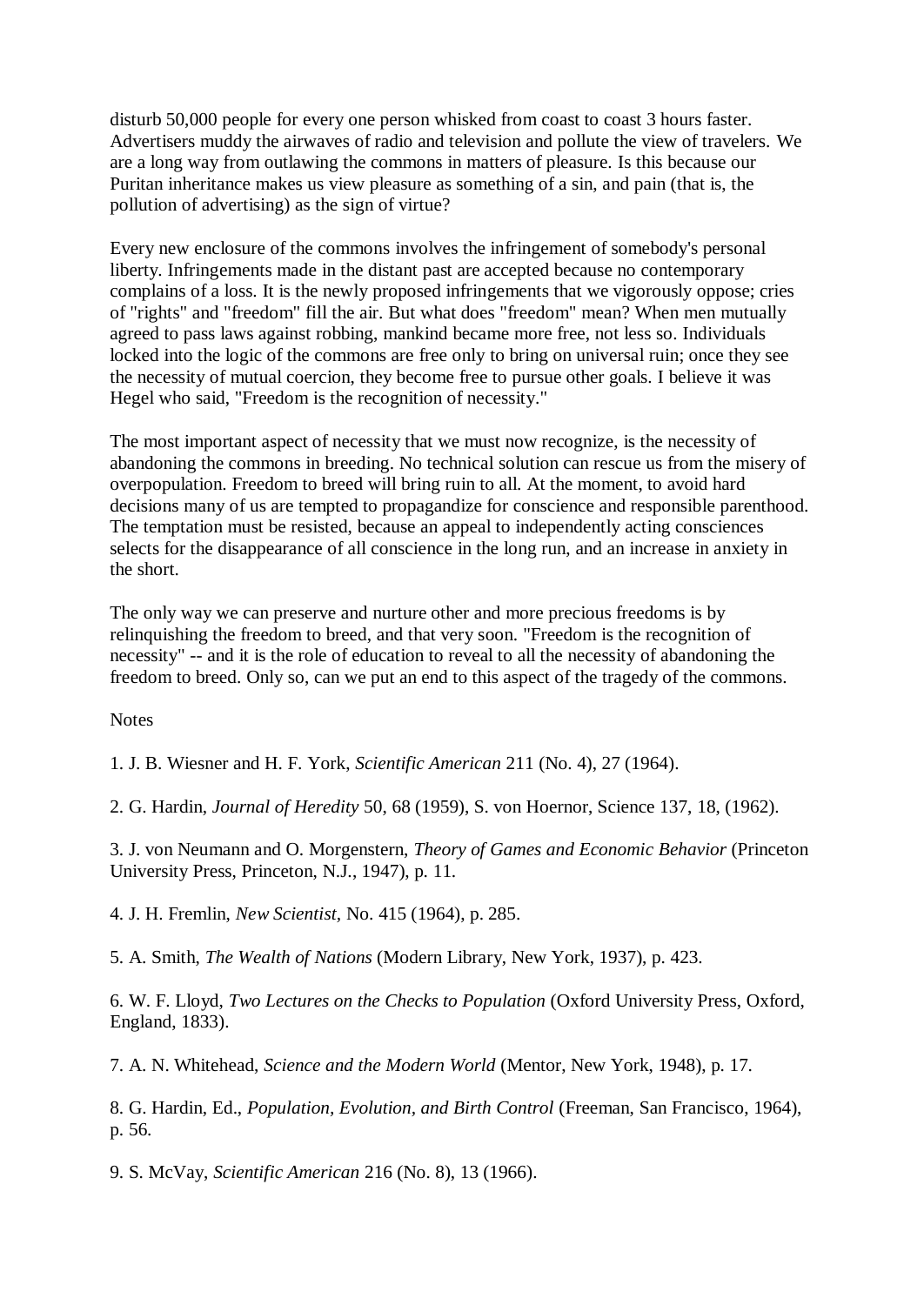10. J. Fletcher, *Situation Ethics* (Westminster, Philadelphia, 1966).

11. D. Lack, *The Natural Regulation of Animal Numbers* (Clarendon Press, Oxford, England, 1954).

12. H. Girvetz, *From Wealth to Welfare* (Stanford University Press, Stanford, Calif, 1950).

13. G. Hardin, *Perspectives in Biology and Medicine* 6, 366 (1963).

14. U Thant, *International Planned Parenthood News,* No. 168 (February 1968), p. 3.

15. K. Davis, *Science* 158, 730 (1967).

16. S. Tax, Ed., *Evolution After Darwin* (University of Chicago Press, Chicago, 1960), vol. 2, p. 469.

17. G. Bateson, D. D. Jackson, J. Haley, J. Weakland, *Behavioral Science* 1, 251 (1956).

18. P. Goodman, *New York Review of Books* 10 (8), 22 (23 May 1968).

19. A. Comfort, *The Anxiety Makers* (Nelson, London, 1967).

20. C. Frankel, *The Case for Modern Man* (Harper & Row, New York, 1955), p. 203.

21. J. D. Roslansky, *Genetics and the Future of Man* (Appleton-Century-Crofts, New York, 1966), p. 177.

#### **THE TRAGEDY OF THE COMMON REVISITED by Beryl Crowe (1969)**

#### **reprinted in MANAGING THE COMMONS by Garrett Hardin and John Baden W.H. Freeman, 1977; ISBN 0-7167-0476-5**

"There has developed in the contemporary natural sciences a recognition that there is a subset of problems, such as population, atomic war, and environmental corruption, for which there are no technical solutions.

"There is also an increasing recognition among contemporary social scientists that there is a subset of problems, such as population, atomic war, environmental corruption, and the recovery of a livable urban environment, for which there are no current political solutions. The thesis of this article is that the common area shared by these two subsets contains most of the critical problems that threaten the very existence of contemporary man." [p. 53]

#### **ASSUMPTIONS NECESSARY TO AVOID THE TRAGEDY**

"In passing the technically insoluble problems over to the political and social realm for solution, Hardin made three critical assumptions: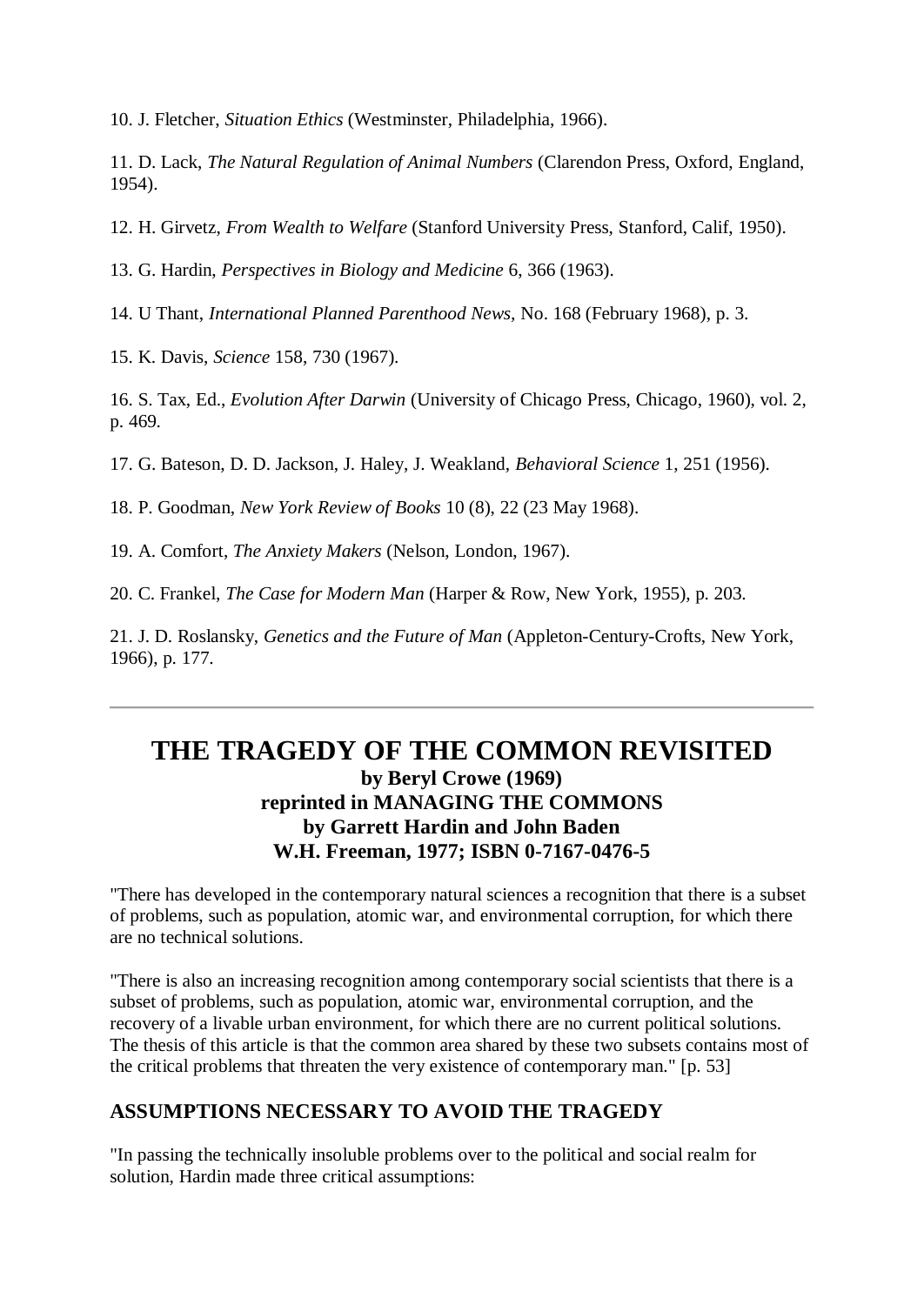(1) that there exists, or can be developed, a 'criterion of judgment and system of weighting . . .' that will 'render the incommensurables . . . commensurable . . . ' in real life;

(2) that, possessing this criterion of judgment, 'coercion can be mutually agreed upon,' and that the application of coercion to effect a solution to problems will be effective in modern society; and

(3) that the administrative system, supported by the criterion of judgment and access to coercion, can and will protect the commons from further desecration." [p. 55]

#### ERODING MYTH OF THE COMMON VALUE SYSTEM

"In America there existed, until very recently, a set of conditions which perhaps made the solution to Hardin's subset possible; we lived with the myth that we were 'one people, indivisible. . . .' This myth postulated that we were the great 'melting pot' of the world wherein the diverse cultural ores of Europe were poured into the crucible of the frontier experience to produce a new alloy -- an American civilization. This new civilization was presumably united by a common value system that was democratic, equalitarian, and existing under universally enforceable rules contained in the Constitution and the Bill of Rights.

"In the United States today, however, there is emerging a new set of behavior patterns which suggest that the myth is either dead or dying. Instead of believing and behaving in accordance with the myth, large sectors of the population are developing life-styles and value hierarchies that give contemporary Americans an appearance more closely analogous to the particularistic, primitive forms of 'tribal' organizations in geographic proximity than to that shining new alloy, the American civilization." [p. 56]

"Looking at a more recent analysis of the sickness of the core city, Wallace F. Smith has argued that the productive model of the city is no longer viable for the purposes of economic analysis. Instead, he develops a model of the city as a site for leisure consumption, and then seems to suggest that the nature of this model is such is such that the city cannot regain its health because the leisure demands are value-based and, hence do not admit to compromise and accommodation; consequently there is no way of deciding among these value- oriented demands that are being made on the core city.

"In looking for the cause of the erosion of the myth of a common value system, it seems to me that so long as our perceptions and knowledge of other groups were formed largely through the written media of communication, the American myth that we were a giant melting pot of equalitarians could be sustained. In such a perceptual field it is tenable, if not obvious, that men are motivated by interests. Interests can always be compromised and accommodated without undermining our very being by sacrificing values. Under the impact of electronic media, however, this psychological distance has broken down and now we discover that these people with whom we could formerly compromise on interests are not, after all, really motivated by interests but by values. Their behavior in our very living room betrays a set of values, moreover, that are incompatible with our own, and consequently the compromises that we make are not those of contract but of culture. While the former are acceptable, any form of compromise on the latter is not a form of rational behavior but is rather a clear case of either apostasy or heresy. Thus we have arrived not at an age of accommodation but one of confrontation. In such an age 'incommensurables' remain 'incommensurable' in real life." [p. 59]